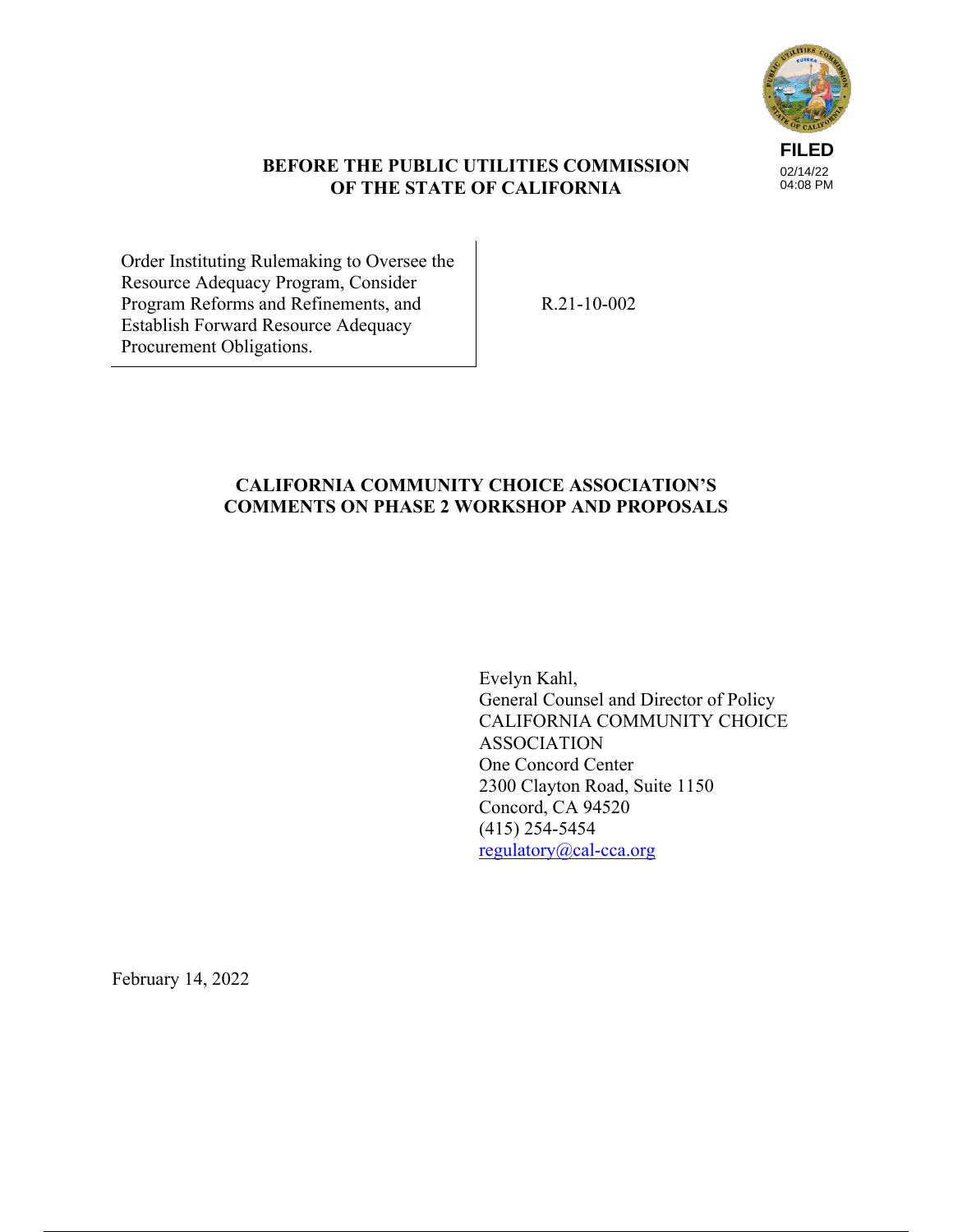# **TABLE OF CONTENTS**

| II.  | CALCCA SUPPORTS THE COMMISSION CONDUCTING AN LOLE |                                                                                                                               |  |
|------|---------------------------------------------------|-------------------------------------------------------------------------------------------------------------------------------|--|
|      | A.                                                | The Commission Should Include Updated Forced Outage Estimates as                                                              |  |
|      | <b>B.</b>                                         | CalCCA Supports Using LOLE Analysis to Update the PRM as<br>Opposed to "Effective" Increases to the PRM that are not Based on |  |
|      | C.                                                | The PRM Should be Reviewed After a Reasonable Period of Time or                                                               |  |
| III. |                                                   |                                                                                                                               |  |
|      |                                                   |                                                                                                                               |  |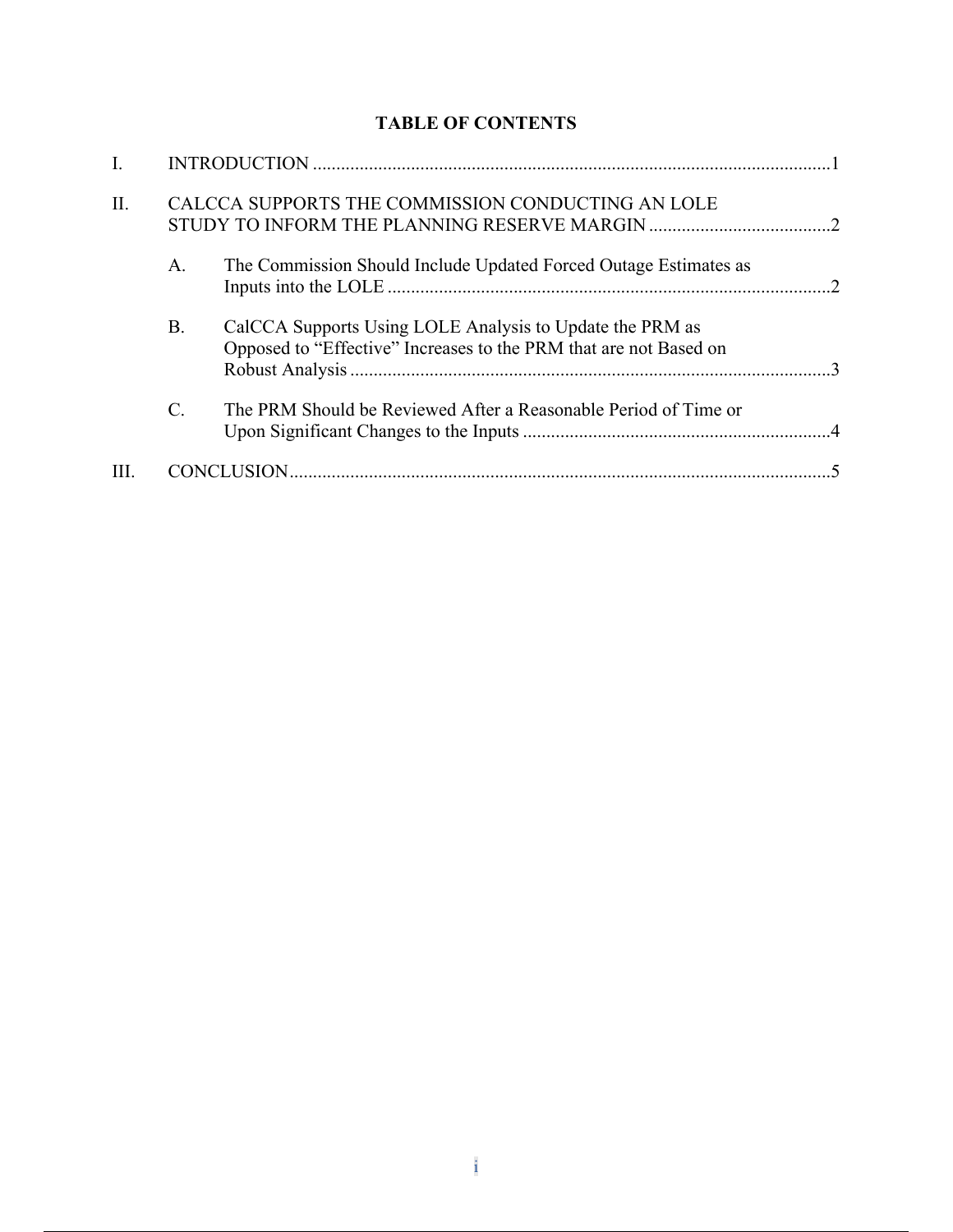## **TABLE OF AUTHORITIES**

| <b>California Public Utilities Commission Proceedings</b> | Page |
|-----------------------------------------------------------|------|
|                                                           |      |
|                                                           |      |
|                                                           |      |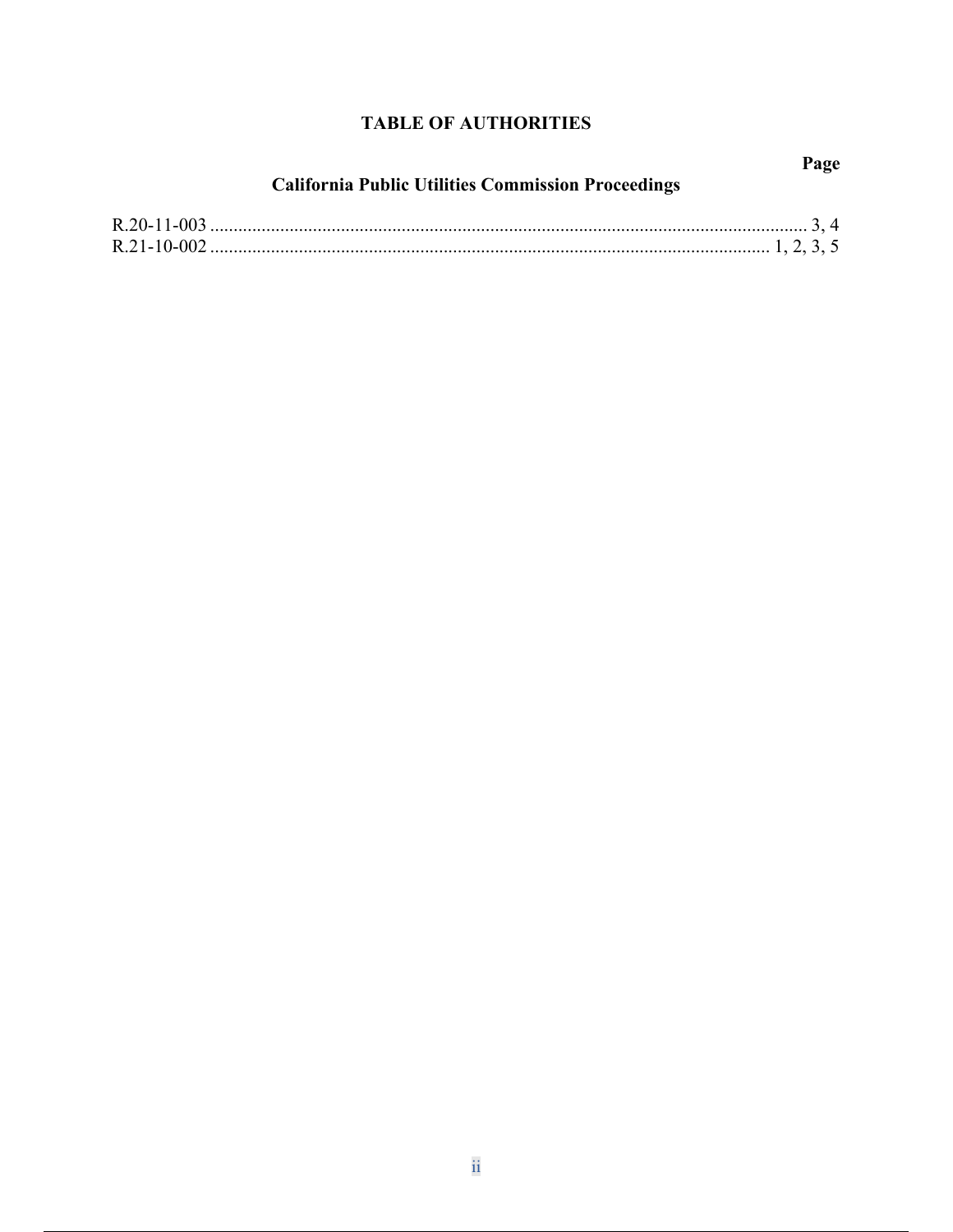### **SUMMARY OF RECOMMENDATIONS**

- CalCCA supports the Commission conducting an LOLE study to inform the PRM;
- The Commission should include updated forced outage estimates as inputs into the LOLE;
- CalCCA supports using LOLE analysis to update the PRM as opposed to ad hoc increases to the PRM that are not based on robust analysis and not officially incorporated into the RA program; and,
- The PRM should be reviewed after a reasonable period of time or upon significant changes to the inputs.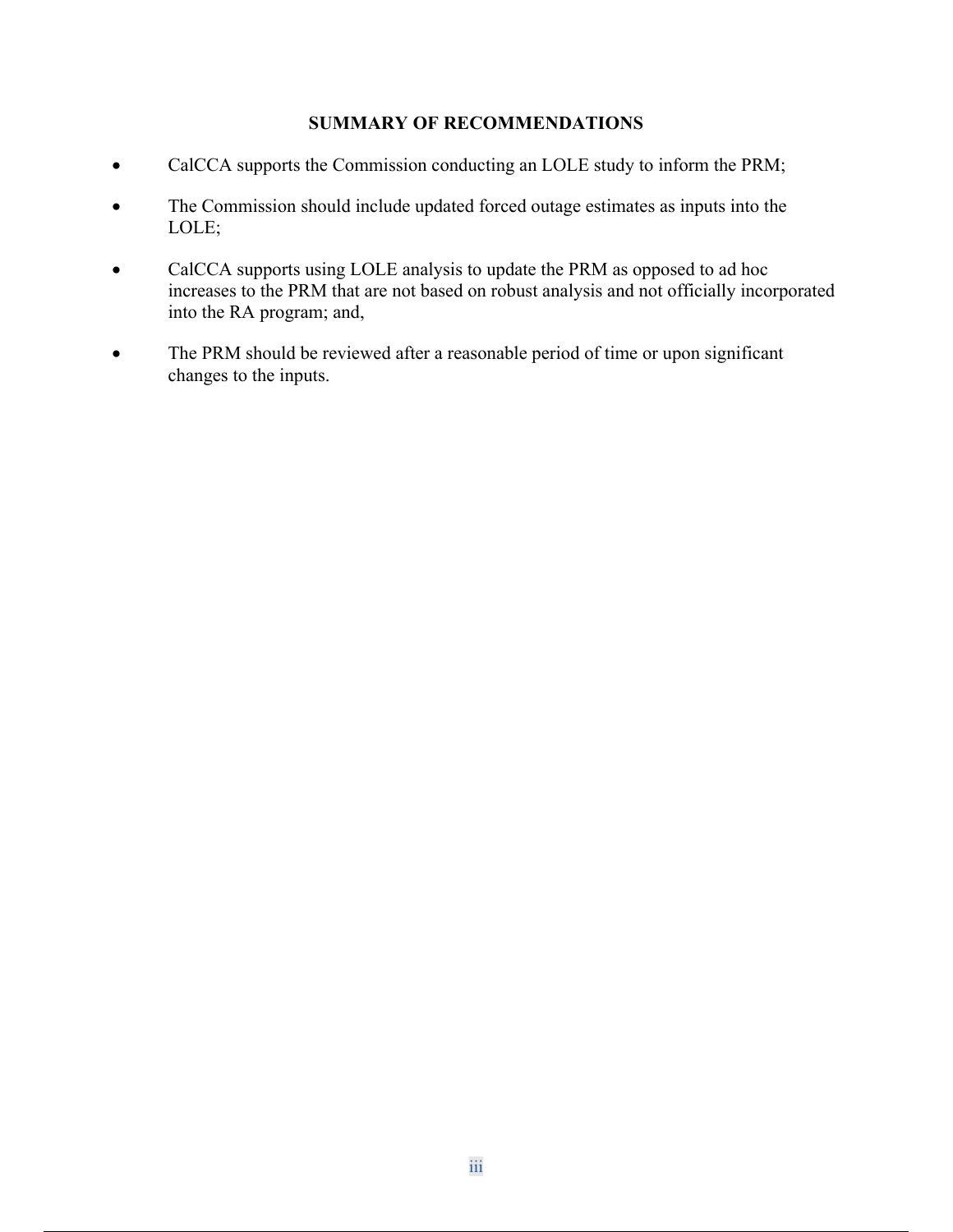### **BEFORE THE PUBLIC UTILITIES COMMISSION OF THE STATE OF CALIFORNIA**

Order Instituting Rulemaking to Oversee the Resource Adequacy Program, Consider Program Reforms and Refinements, and Establish Forward Resource Adequacy Procurement Obligations.

R.21-10-002

### **CALIFORNIA COMMUNITY CHOICE ASSOCIATION'S COMMENTS ON PHASE 2 WORKSHOP AND PROPOSALS**

The California Community Choice Association<sup>1</sup> (CalCCA) submits these Comments in response to the *Assigned Commissioner's Scoping Memo and Ruling* (Ruling)*,* filed on

December 2, 2021.

### **I. INTRODUCTION**

CalCCA supports the California Public Utilities Commission (Commission) conducting a

Loss of Load Expectation (LOLE) study to inform modifications to the planning reserve margin

(PRM) to ensure it meets a targeted level of reliability. The Commission indicated Energy

Division will issue an LOLE study and PRM proposal within this phase of the Resource

Adequacy (RA) proceeding in the near future.<sup>2</sup> The LOLE study issued by Energy Division

should provide valuable insight into how the PRM needs to be updated. The California

<sup>1</sup> California Community Choice Association represents the interests of 22 community choice electricity providers in California: Apple Valley Choice Energy, Central Coast Community Energy, Clean Energy Alliance, Clean Power Alliance, CleanPowerSF, Desert Community Energy, East Bay Community Energy, Lancaster Choice Energy, Marin Clean Energy, Peninsula Clean Energy, Pico Rivera Innovative Municipal Energy, Pioneer Community Energy, Pomona Choice Energy, Rancho Mirage Energy Authority, Redwood Coast Energy Authority, San Diego Community Power, San Jacinto Power, San José Clean Energy, Santa Barbara Clean Energy, Silicon Valley Clean Energy, Sonoma Clean Power, and Valley Clean Energy.

<sup>2</sup> *Email Ruling on Loss of Load Expectation Study*, Feb. 3, 2022 (R.21-10-002).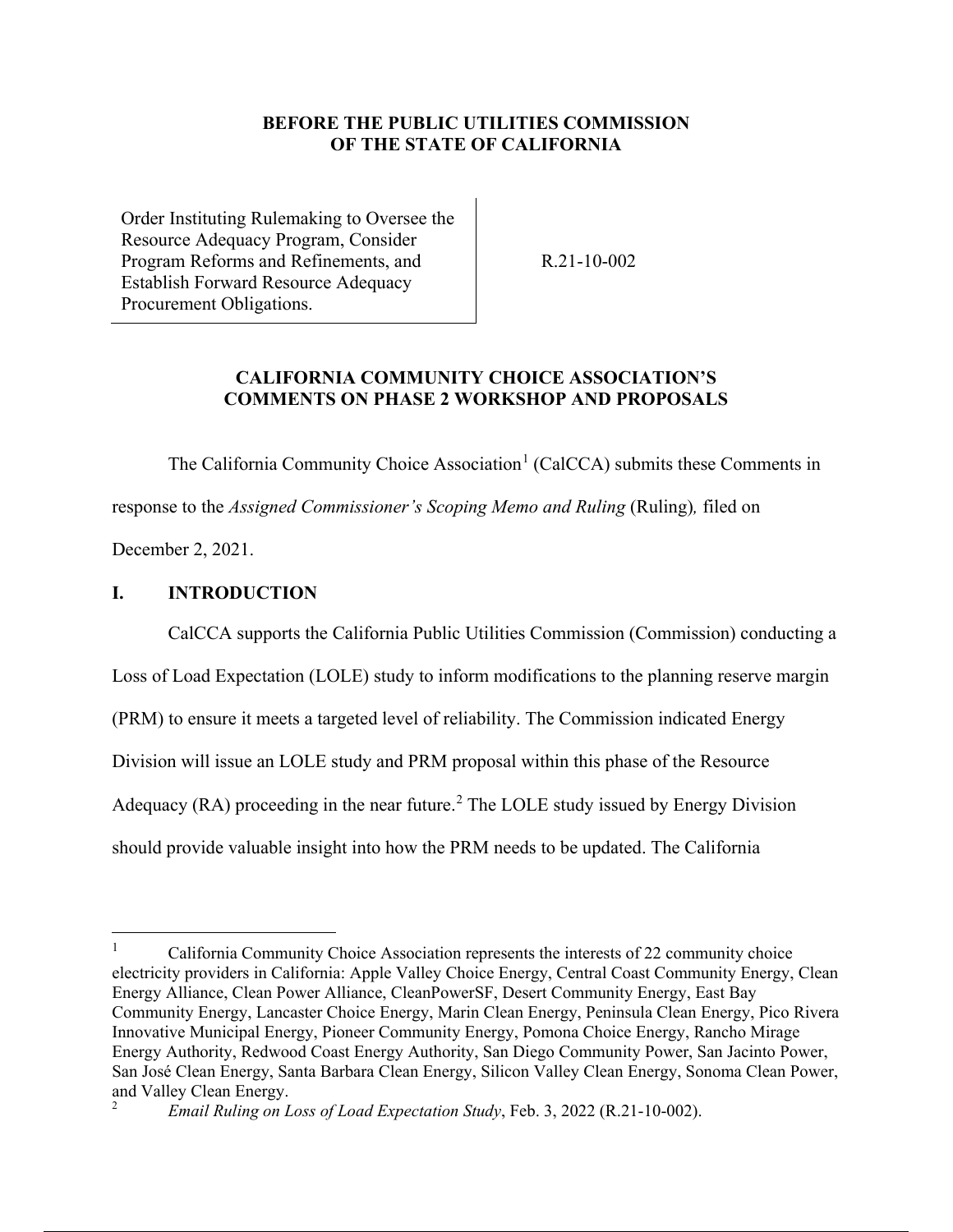Independent System Operator (CAISO) and San Diego Gas & Electric Company (SDG&E) also

offered proposals related to the PRM. These comments offer recommendations based on the

CAISO's and SDG&E's PRM proposals.

In summary, CalCCA supports the Commission conducting an LOLE study to inform the

PRM and:

- The Commission should include updated forced outage estimates as inputs into the LOLE;
- CalCCA supports using LOLE analysis to update the PRM as opposed to ad hoc increases to the PRM that are not based on robust analysis and not officially incorporated into the RA program; and,
- The PRM should be reviewed after a reasonable period of time or upon significant changes to the inputs.

## **II. CALCCA SUPPORTS THE COMMISSION CONDUCTING AN LOLE STUDY TO INFORM THE PLANNING RESERVE MARGIN**

## **A. The Commission Should Include Updated Forced Outage Estimates as Inputs into the LOLE**

The CAISO proposes the Commission update the PRM based on an updated LOLE study including an updated forced outage rate of at least 7.5 percent to align with industry observed forced outage rates and account for extreme weather.<sup>3</sup> 7.5 percent is generally consistent with the forced outage data presented by the CAISO.<sup>4</sup> The Commission should use this updated forced outage estimate as an input into the LOLE study to determine the appropriate PRM as the CAISO suggests,<sup>5</sup> and not as an adder to the PRM. Using the 7.5 percent as both an input on the supply side (to calculate dispatch of generators in the LOLE study) and on the demand side (as

<sup>3</sup> *Phase 2 Proposals of the California Independent System Operator Corporation*, Jan. 21, 2022, R.21-10-002 (CAISO Proposal), at 5.

<sup>4</sup> *Unforced Capacity Evaluation Proposal*, CPUC Track 3B.2 Proceeding: Implementation Workshop, CAISO, Jan. 19, 2021: https://www.cpuc.ca.gov/-/media/cpuc-website/divisions/energydivision/documents/resource-adequacy-homepage/workshop-9-ucap-proposal\_caiso.pdf.

CAISO Proposal at 5.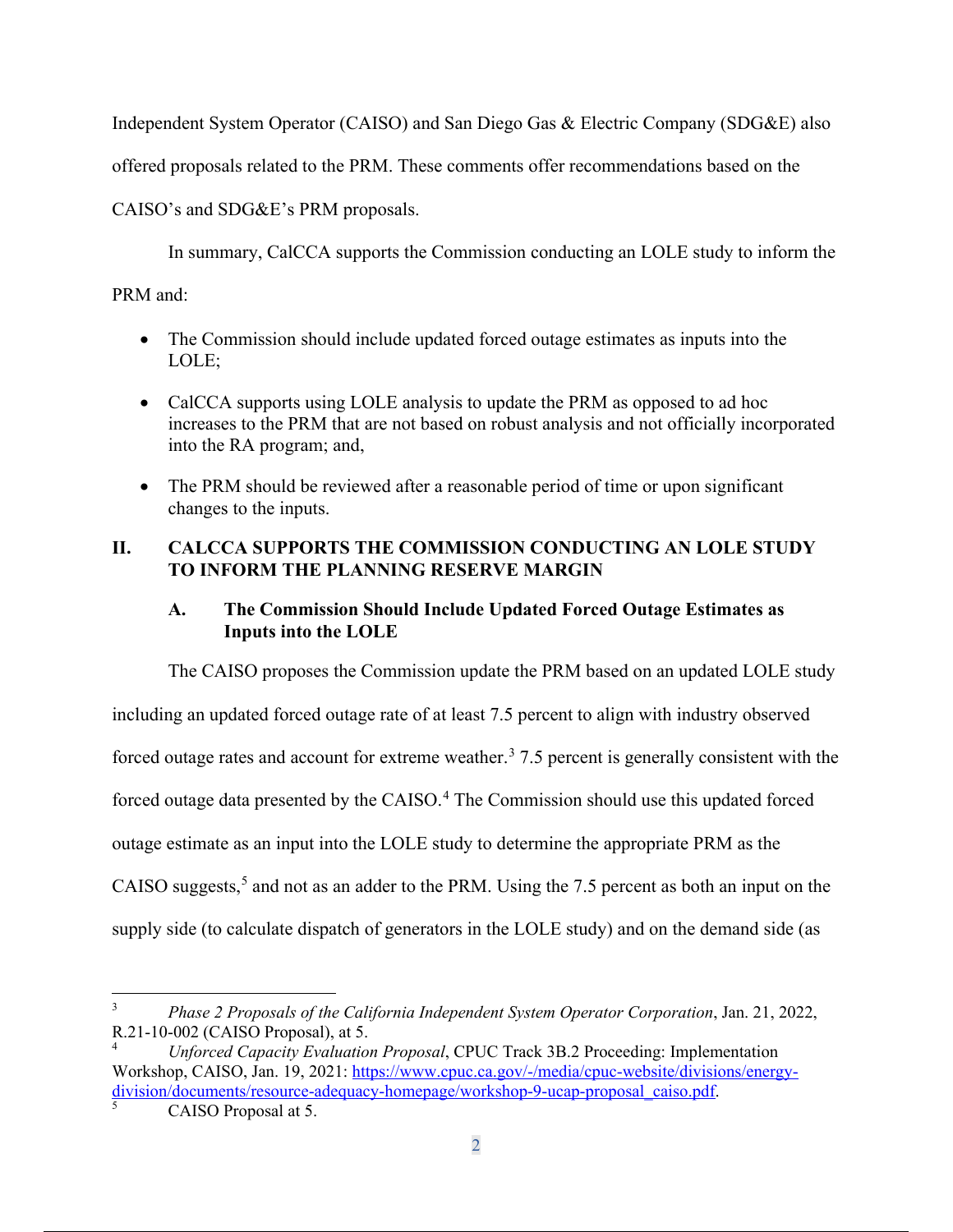an adder to the final PRM that load-serving entities (LSEs) must meet in their RA showings) would essentially over-count the effects of outages.

#### **B. CalCCA Supports Using LOLE Analysis to Update the PRM as Opposed to Ad Hoc Increases to the PRM that are not Based on Robust Analysis and not Officially Incorporated into the RA Program**

SDG&E explains that recent reliability challenges have resulted in the Commission making interim adjustments to the PRM not supported by LOLE analysis and suggests that going forward, the PRM should be developed in the RA proceeding through an annual LOLE study.<sup>6</sup> The CAISO also proposes the Commission phase out the use of an "effective" PRM, in favor of an official PRM update because the CAISO cannot exercise its backstop authority to cure for "effective" PRM deficiencies and non-RA capacity used to meet an "effective" PRM is not subject to CAISO RA rules, including the Resource Adequacy Availability Incentive Mechanism (RAAIM) and must-offer obligation.<sup>7</sup>

CalCCA understands the "effective" PRM to be one in which an entity believes that elements that are inputs to reliability have changed and as a result, the level of resources needed to meet reliability have also changed. Such a change can be effectuated by a new LOLE study which would account for the newly observed data. It can also be addressed by simply adjusting the PRM on the basis of the hypothesis without addressing the actual LOLE impact. This is more likely to be done in times when performing the necessary LOLE study may not occur in time for procurement to address the reliability need that may occur. For example, recent summer reliability procurement orders first used an "effective" 17.5% PRM for 2021 and 2022<sup>8</sup> and then

<sup>6</sup> *San Diego Gas & Electric Company (U 902 E) Phase 2 Implementation Track Proposal*, Jan. 21, 2022, R.21-10-002 (SDG&E Proposal), at 2.

<sup>7</sup> CAISO Proposal at 6.

<sup>8</sup> *Decision Directing Pacific Gas and Electric Company, Southern California Edison Company, and San Diego Gas & Electric Company to Take Actions to Prepare for Potential Extreme Weather in the Summers of 2021 and 2022* (R.20-11-003), Mar. 25, 2021.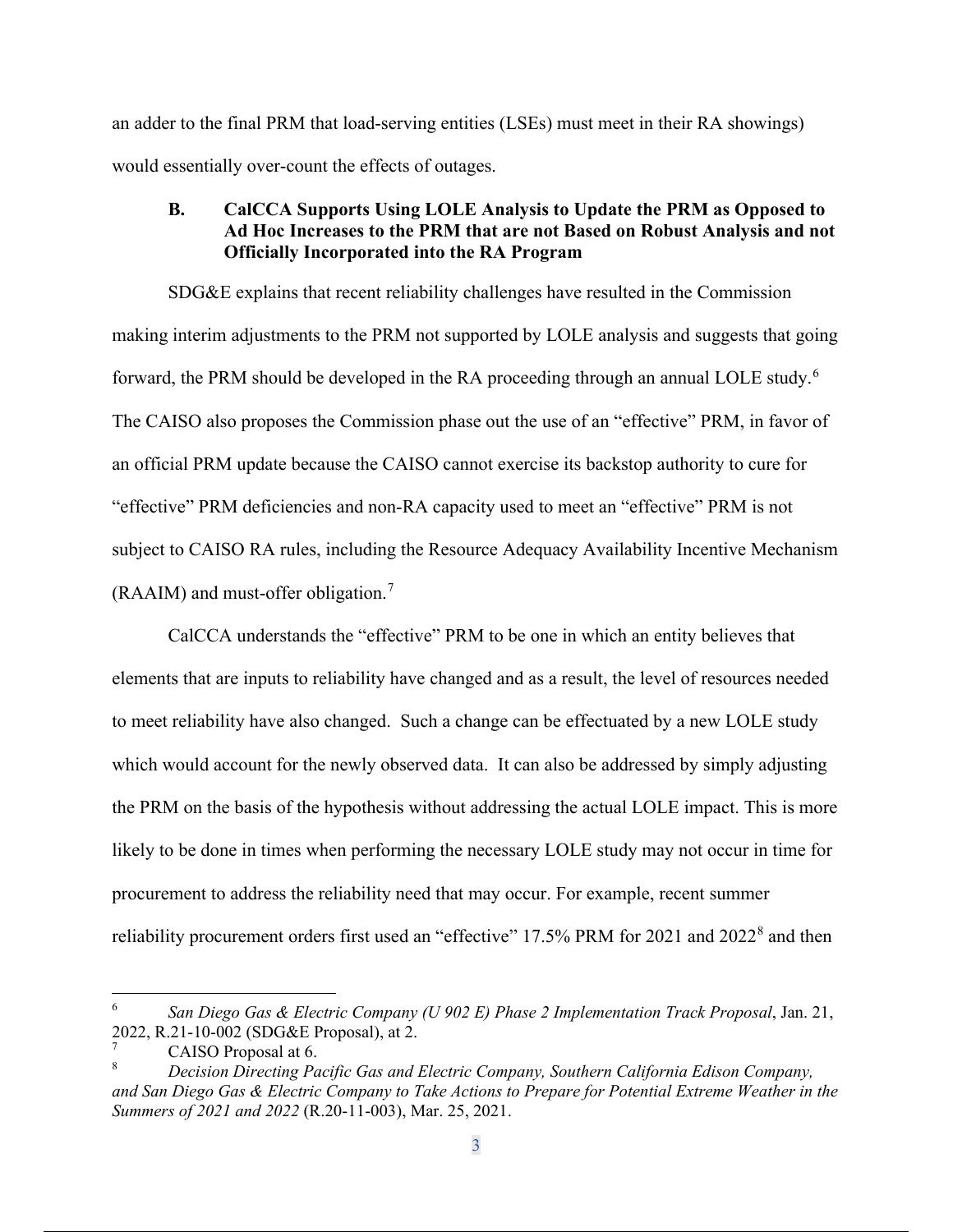used an "effective" 20-22.5% PRM for 2022 and  $2023<sup>9</sup>$  to order IOU procurement. Since this ruling is addressing the reliability need with sufficient time to address a more informed PRM through LOLE, the Commission should do so. This will require fewer "effective" types of decisions to be made.

SDG&E and the CAISO correctly call for the Commission to end the practice of effectively modifying the PRM in the short-term without robust analysis in favor of informing the PRM through advanced planning and well-vetted LOLE studies. This will allow LSEs sufficient lead time to conduct orderly procurement of RA to meet reliability needs. Therefore, CalCCA supports an official PRM update informed by an LOLE study vetted by stakeholders in favor of continuing the practice of "effective" PRM updates.

#### **C. The PRM Should be Reviewed After a Reasonable Period of Time or Upon Significant Changes to the Inputs**

SDG&E proposed performing the LOLE study on an annual basis and updating the PRM for each RA compliance year based on the results of the study.<sup>10</sup> If an LOLE study can be easily performed and vetted on an annual basis timely and cost-effectively, the Commission should adopt SDG&E's proposal for an annual LOLE study and PRM update. However, the Commission must determine if performing an annual LOLE analysis and allowing time for robust vetting will be overly burdensome and if conducting an LOLE study each year will not result in substantial PRM changes year over year. If that is the case, the Commission could either determine a more feasible amount of time to regularly review the PRM (*e.g.*, every two years) or determine a threshold that would trigger a new LOLE study based on changes in inputs (*i.e.*, load

<sup>9</sup> *Phase 2 Decision Directing Pacific Gas and Electric Company, Southern California Edison Company, and San Diego Gas & Electric Company to Take Actions to Prepare for Potential Extreme Weather in the Summers of 2022 and 2023* (R.20-11-003), Dec. 2, 2021.

SDG&E Proposal at 1.